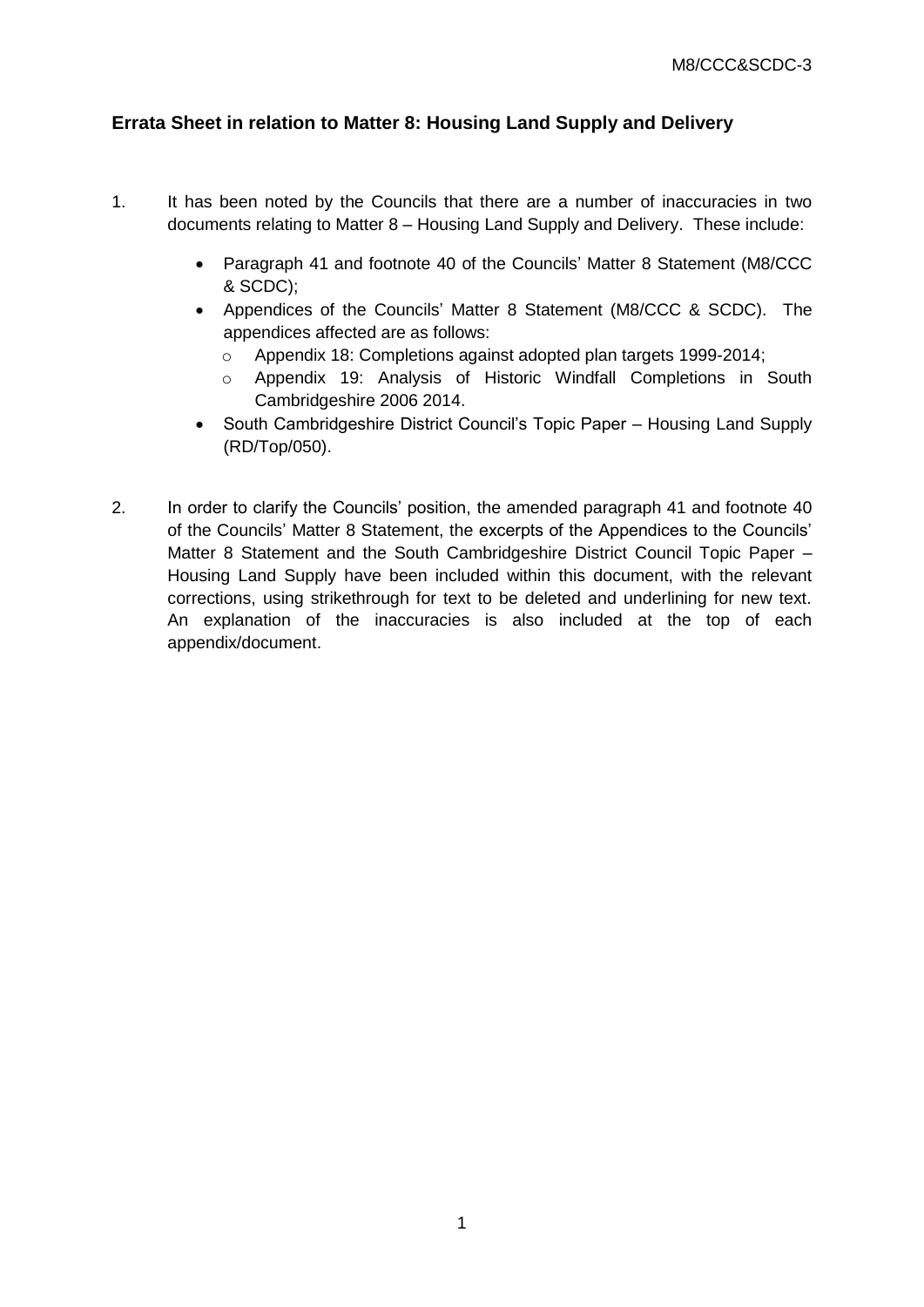### **Paragraph 41 and footnote 40 of the Councils' Matter 8 Statement (M8/CCC & SCDC)**

It has been noted that the Inspectors Report referenced in paragraph 41 and footnote 40 of the Councils' Matter 8 Statement (M8/CCC & SCDC) has some inaccuracies. The quote included in paragraph 41 is taken from the Core Strategy Inspector's Report, paragraph 4.3, rather than the Northstowe Area Action Plan Inspector's Report, paragraph 4.2, as currently stated. The Reference Document number quoted is however correct as RD/AD/190.

There is an additional paragraph in the Northstowe Area Action Plan Inspector's Report (RD/AD/440, paragraph 19.8) that refers to the actions developers can take in the face of adverse market conditions and lists these actions as being organising construction on 2-3 parts of the site simultaneously, using more than one builder, and using builders of a particular type, including those of significance on a national scale.

The paragraph and footnote are corrected below, using strikethrough for text to be deleted and underlining for new text.

#### **Paragraph 41**

This is a lower annual delivery rate than the rates that were previously assumed for Northstowe. The Northstowe Area Action Plan 2007 included a trajectory with annual completions increasing up to 850 homes. Indeed, the **Core Strategy** Inspectors' Report said: *"we are optimistic that there can be a build up to high numbers of completions rather quickly … on the basis of a slow start but fast build up to 600+ per annum. This is the sort of level that must be aimed for, and we would not set a lower target."<sup>40</sup>* This reflects that Northstowe will effectively have the characteristics of several large sites grouped together, and if construction takes place on different parts of the overall site, it is reasonable that it may be able to achieve on each part of the site that is under construction, the sort of rate that is typically achieved on a strategic site of say 1,000 homes or more. This was part of the Council's case considered and endorsed by the Core Strategy Inspectors. This was before the recession and the Council has taken a more conservative estimate in the latest trajectory in consultation with the promoters. There are no controls in the plan on the rate of delivery so if a higher level of delivery is possible then there are no policy barriers to that happening. Indeed, recent Government announcements in the Autumn Statement<sup>41</sup> (and repeated in the National Infrastructure Plan  $2014^{42}$ ) on Northstowe give increased confidence about the delivery rates included in the trajectory and there is potential for delivery to be accelerated (see Matter 8A ii, paragraph 61). Northstowe also benefits from the Guided Busway already operating successfully, with patronage above anticipate levels for this stage, which will help make it an attractive place to live, and in turn has potential to help boost demand and support delivery.

# **Footnote 40**

Northstowe Area Action Plan **Core Strategy** Inspector's Report, paragraph 4.2 **4.3** (RD/AD/190)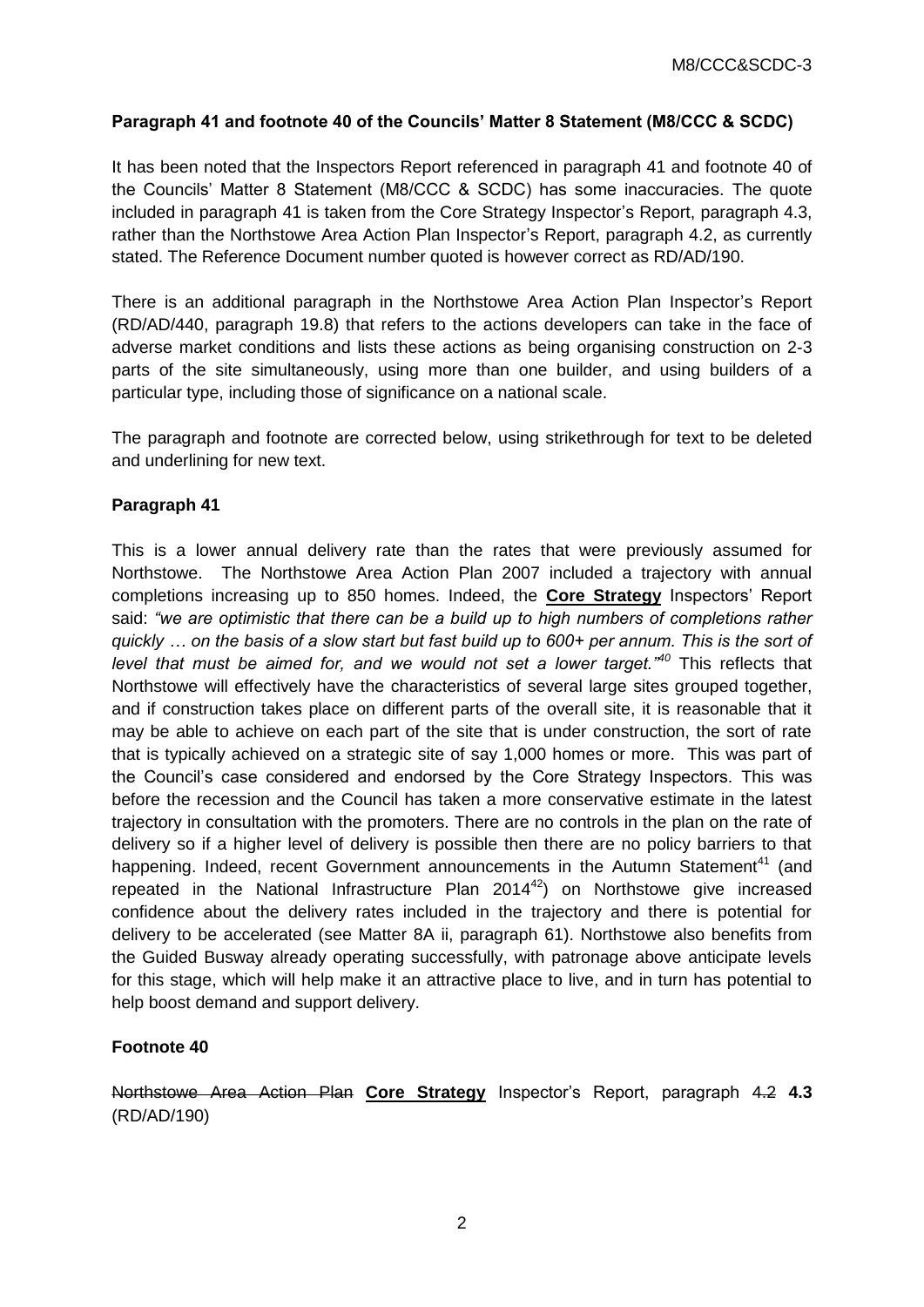# **Appendix 18: Completions against adopted plan targets 1999-2014 (Amended)**

It has been noted that Appendix 18: Completions against adopted plan targets 1999-2014 of the Councils' Matter 8 Statement (M8/CCC & SCDC) has some inaccuracies. Whilst the table for Cambridge is correct, there are two errors in the figures in the text below the table relating to Cambridge. These figures relate to housing targets for Cambridge under the Cambridgeshire and Peterborough Structure Plan 2003 and the Cambridge Local Plan 2006. Both figures should read as 735, rather than 750. The figures are corrected below, using strikethrough for text to be deleted and underlining for new text. The figures and text for South Cambridgeshire have not been amended.

#### **Appendix 18: Completions against adopted plan targets 1999-2014**

### **Cambridge:**

**The below table shows completions against the targets set out in adopted plans for Cambridge and including the Cambridge Local Plan 2014.**

|                         | 99/00 | 00/0 | 01/02 | 02/03 | 03/04 | 04/05 | 05/06 | 06/07 | 07/08 | 08/09 | 09/10 | 10/1 | 11/12 | 12/13 | 13/14 |
|-------------------------|-------|------|-------|-------|-------|-------|-------|-------|-------|-------|-------|------|-------|-------|-------|
| <b>Completions</b>      | 325   |      | 159   | 287   | 505   | 601   | 731   | 629   | 521   | 588   | 287   | 390  | 352   | 481   | 1299  |
| Structure Plan 1995     |       |      |       |       |       |       |       |       |       |       |       |      |       |       |       |
| targets for Cambridge   | 247   | 247  | 247   | 247   | 247   | 247   | 247   |       |       |       |       |      |       |       |       |
| Structure Plan 2003     |       |      |       |       |       |       |       |       |       |       |       |      |       |       |       |
| targets for Cambridge   | 735   | 735  | 735   | 735   | 735   | 735   | 735   | 735   | 735   | 735   | 735   | 735  | 735   | 735   | 735   |
| Local Plan 2006 targets | 735   | 735  | 735   | 735   | 735   | 735   | 735   | 735   | 735   | 735   | 735   | 735  | 735   | 735   | 735   |
| Local Plan 2014 targets |       |      |       |       |       |       |       |       |       |       |       |      | 700   | 700   | 700   |

Source: Cambridge Annual Monitoring Report 2014, page 126 (RD/AD/360)

#### Notes:

Years prior to plan adoption highlighted.

The 1995 Structure Plan, period 1991 to 2006, housing target for Cambridge 1991-2006 of 3,700 or 247 per year. See extract at Appendix 21.

The 2003 Structure Plan<sup>1</sup>, period 1999-2016, housing target for Cambridge 12,500 or <del>750</del> 735 per year. Adopted October 2003.

  $1$  RD/AD/010 policies P5/1 and P9/1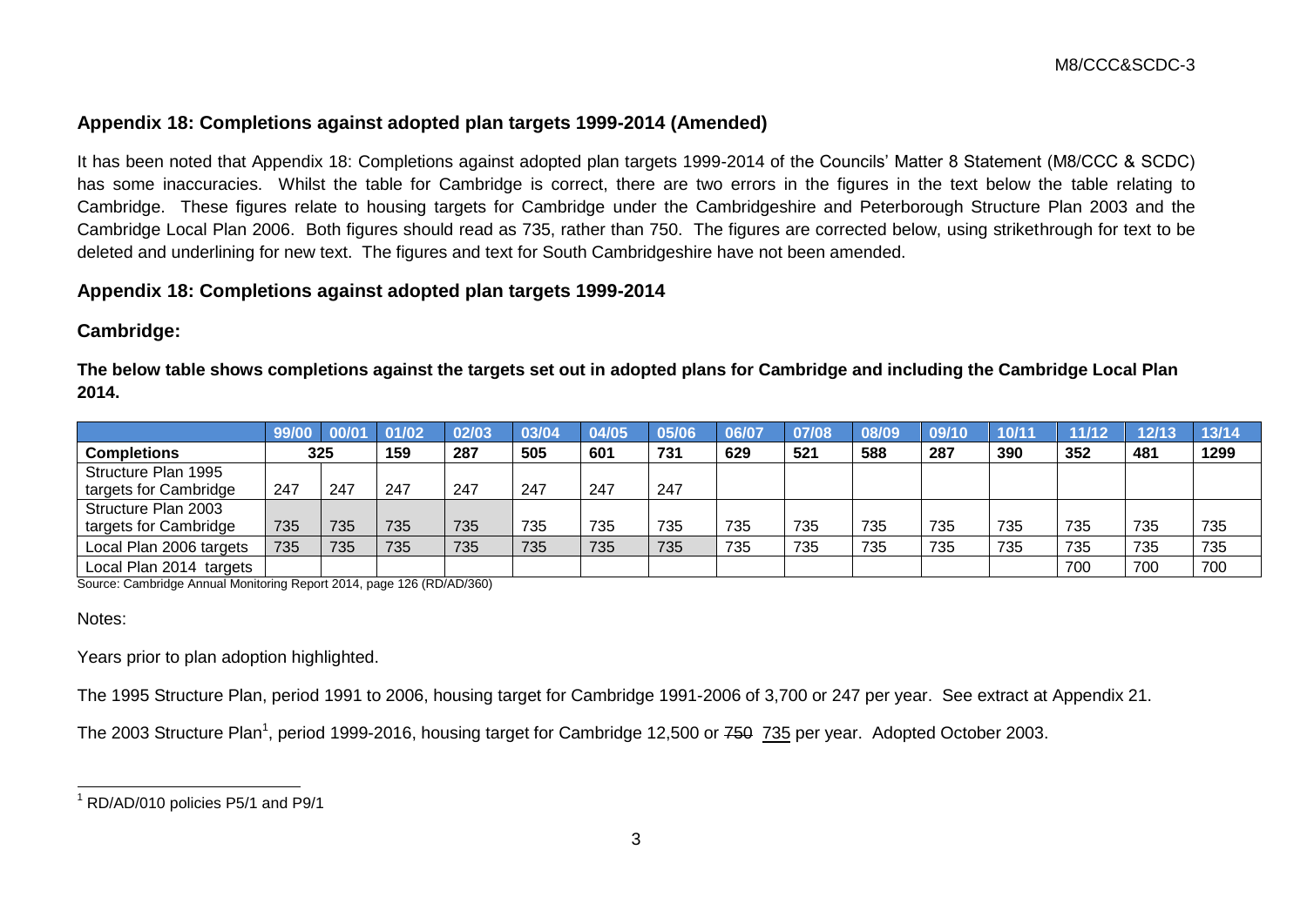The 2006 Local Plan<sup>2</sup>, period 1999-2016, housing target 12,500, or <del>750</del> 735 per year. Adopted July 2006.

# **South Cambridgeshire**

**The below table shows completions against the targets set out in adopted plans for South Cambridgeshire and including the South Cambridgeshire Local Plan 2014.**

|                         | 99/00 | 00/0 | 01/02 | 02/03 | 03/04 | 04/05 | 05/06 | 06/07 | 07/08 | 08/09 | 09/10 | 10/11 | 11/12 | 12/13 | 13/14 |
|-------------------------|-------|------|-------|-------|-------|-------|-------|-------|-------|-------|-------|-------|-------|-------|-------|
| <b>Completions</b>      | 801   | 801  | 525   | 653   | 979   | 571   | 877   | 924   | 1274  | 610   | 611   | 656   | 678   | 559   | 636   |
| Structure Plan 1995     |       |      |       |       |       |       |       |       |       |       |       |       |       |       |       |
| targets for South Cambs | 753   | 753  | 753   | 753   | 753   | 753   | 753   | 753   |       |       |       |       |       |       |       |
| Local Plan 2004 targets | 753   | 753  | 753   | 753   | 753   | 753   | 753   | 753   |       |       |       |       |       |       |       |
| Structure Plan 2003     |       |      |       |       |       |       |       |       |       |       |       |       |       |       |       |
| targets for South Cambs | 1176  | 1176 | 1176  | 1176  | 1176  | 1176  | 1176  | 1176  | 1176  | 1176  | 1176  | 1176  | 1176  | 1176  | 1176  |
| Core Strategy 2007      |       |      |       |       |       |       |       |       |       |       |       |       |       |       |       |
| targets                 | 1176  | 1176 | 1176  | 1176  | 1176  | 1176  | 1176  | 1176  | 1176  | 1176  | 1176  | 1176  | 1176  | 1176  | 1176  |
| Local Plan 2014 targets |       |      |       |       |       |       |       |       |       |       |       |       | 950   | 950   | 950   |

Source: SCDC Annual Monitoring Reports RD/AD/240

Notes:

 $\overline{a}$ 

Years prior to plan adoption highlighted.

The 1995 Structure Plan, plan period 1991-2006, target 11,300 or 753 per year, see extract at Appendix 21.

The 2004 Local Plan, plan period 1991 to 2006, target 11,300 or 753 per year, see extract at Appendix 21. Adopted February 2004.

The 2003 Structure Plan<sup>3</sup>, plan period 1999-2016, target 20,000 or 1176 per year. Adopted October 2003.

 $2$  RD/AD/300 policy 5/1

<sup>&</sup>lt;sup>3</sup> RD/AD/010 policies P5/1 and P9/1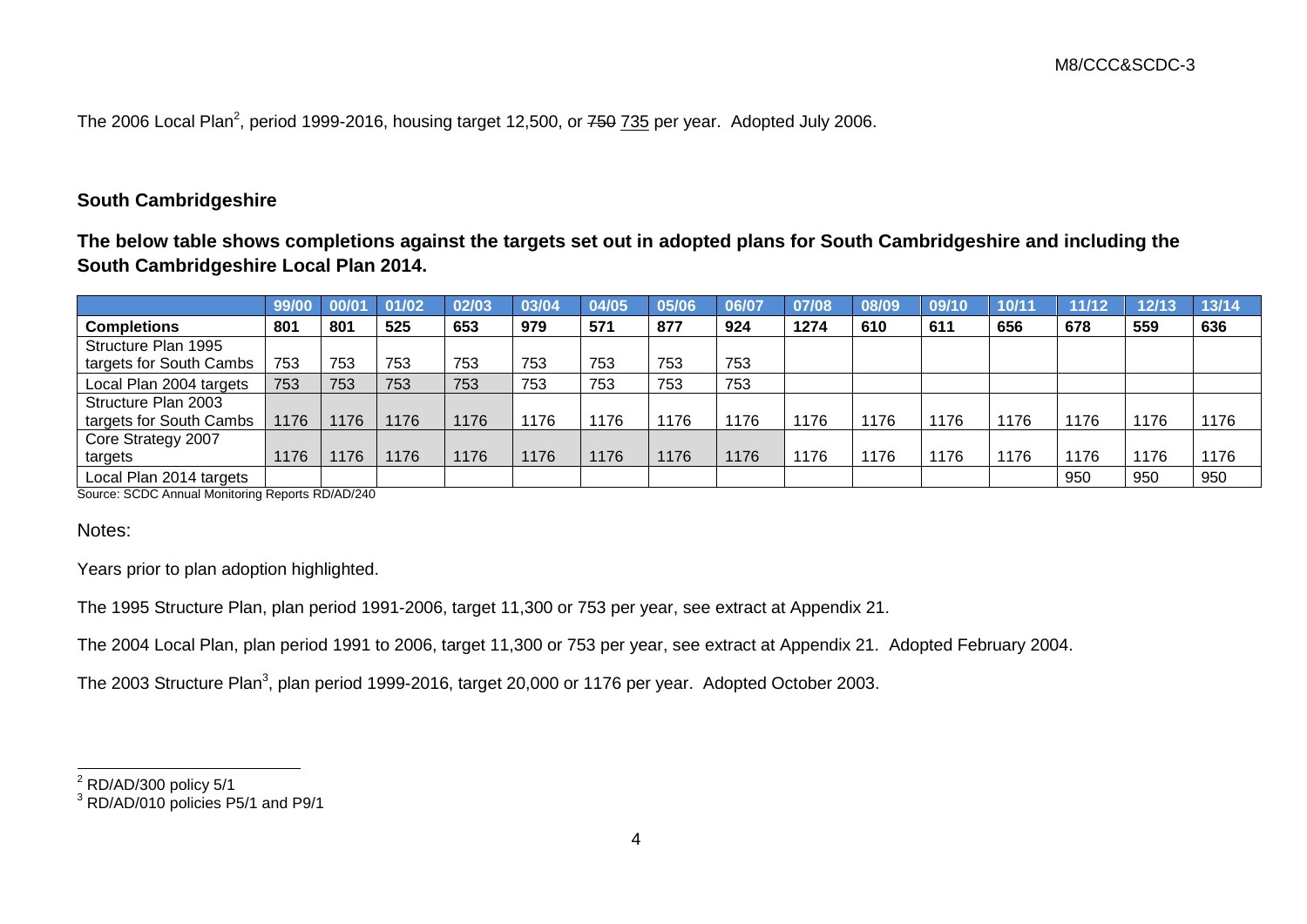### **Appendix 19: Analysis of Historic Windfall Completions in South Cambridgeshire 2006-2014 (Amended)**

It has been noted that Appendix 19: Analysis of Historic Windfall Completions in South Cambridgeshire 2006 2014 of the Councils' Matter 8 Statement (M8/CCC & SCDC) has some inaccuracies. In the table, whilst the data for each year is correct, the totals are incorrect. The figures are corrected below, using strikethrough for text to be deleted and underlining for new text.

|              | <b>Total dwellings</b><br>completed | <b>Dwellings</b><br>completed on<br>allocated land | <b>Windfall dwelling</b><br>completions<br>excluding gardens | <b>Dwellings</b><br>completed on<br>gardens |  |
|--------------|-------------------------------------|----------------------------------------------------|--------------------------------------------------------------|---------------------------------------------|--|
| 2006-2007    | 924                                 | 689                                                | 170                                                          | 65                                          |  |
| 2007-2008    | 1,274                               | 737                                                | 471                                                          | 66                                          |  |
| 2008-2009    | 610                                 | 393                                                | 170                                                          | 47                                          |  |
| 2009-2010    | 595                                 | 290                                                | 265                                                          | 40                                          |  |
| 2010-2011 *  | 656                                 | 379                                                | 218                                                          | 59                                          |  |
| 2011-2012 *  | 678                                 | 458                                                | 200                                                          | 20                                          |  |
| 2012-2013    | 559                                 | 443                                                | 77                                                           | 39                                          |  |
| 2013-2014    | 636                                 | 261                                                | 321                                                          | 54                                          |  |
| <b>TOTAL</b> | <del>11,139</del> 5,932             | 7,409 3,650                                        | 3,092 1,892                                                  | 638 390                                     |  |

\* Data for these years has been revised to be consistent with data now published by Cambridgeshire County Council's Research and Monitoring Team. An on-going assessment is undertaken by the Research and Monitoring Team to remove any inaccuracies.

# **Summary of windfall dwelling completions excluding gardens for 2006-2014**

|                  | For all years 2006-2014 | <b>Excluding 2007-2008 ^</b> |
|------------------|-------------------------|------------------------------|
| average per year | 237                     | 203                          |

^ In 2007-2008 the total number of dwellings completed was significantly higher than any other year, and a high number of windfall dwelling completions excluding gardens were completed. To generate a robust calculation of the average historic number of windfall completions, both an average of historic windfall completions including all years was calculated and also an average excluding 2007-2008 data and the lower figure has been included in the housing trajectory, rounded to 200 per annum.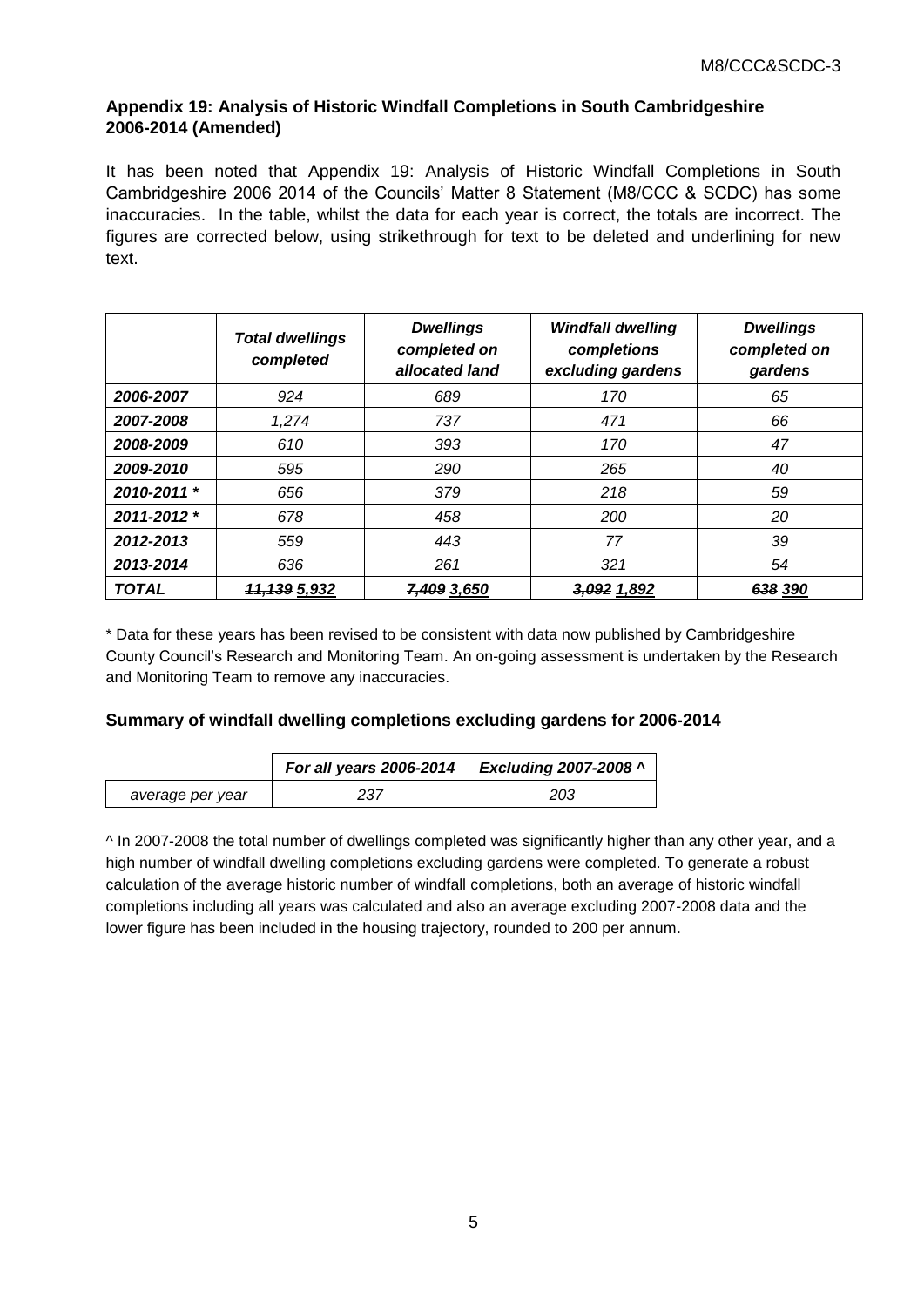# **South Cambridgeshire District Council Topic Paper – Housing Land Supply (RD/Top/050) (Amended)**

An error has been noted in Table 3 of the South Cambridgeshire District Council Topic Paper – Housing Land Supply (RD/Top/050). This shows an 'Adopted Plan Annual Target' of 843 homes pa for the years 2001/2002, 2002/2003, and 2003/2004. This is incorrect because the South Cambridgeshire Local Plan 1993 from which the 843 annual target is derived had a plan period of 1986 to 2001 to accord with the 1989 Structure Plan. Incorrect deleted numbers are struck though, the correct figures are shown in bold and are underlined. Consequential changes are also so shown.

Table 3: Capacity of planning permissions and housing completions compared with annualised target in adopted plans and the proposed submission Local Plan and compared to GDP and house price growth

|                          | 1999-2000 | 2000-2001 | 2001-2002       | 2002-2003 | 2003-2004                                                                     | 2004-2005 | 2005-2006       | 2006-2007 | 2007-2008          | 2008-2009 | 2009-2010 | 2010-2011 | 2011-2012 | 2012-2013                           |
|--------------------------|-----------|-----------|-----------------|-----------|-------------------------------------------------------------------------------|-----------|-----------------|-----------|--------------------|-----------|-----------|-----------|-----------|-------------------------------------|
|                          |           |           |                 |           |                                                                               |           |                 |           |                    |           |           |           |           |                                     |
| <b>Capacity of</b>       |           |           |                 |           |                                                                               |           |                 |           |                    |           |           |           |           |                                     |
| <b>Sites with</b>        |           |           |                 |           | 4,563 4,450 4,057 3,878 3,977 4,153 3,824 3,182 2,813 3,333 2,768 3,334 4,413 |           |                 |           |                    |           |           |           |           |                                     |
| Planning                 |           |           |                 |           |                                                                               |           |                 |           |                    |           |           |           |           |                                     |
| Permission               |           |           |                 |           |                                                                               |           |                 |           |                    |           |           |           |           |                                     |
| <b>Completions</b>       | 801       | 801       | 525             | 653       | 979                                                                           | 571       | 877             | 924       | 1,274              | 610       | 611       | 656       | 671       | 587                                 |
| <b>GDP Growth %</b>      | 2.9       | 4.4       | 2.2             | 2.3       | 3.9                                                                           | 3.2       | 3.2             | 2.8       | 3.4                | $-0.8$    | $-5.2$    | 1.7       | 1.1       | 0.2                                 |
| <b>SCDC</b>              |           |           |                 |           |                                                                               |           |                 |           |                    |           |           |           |           |                                     |
| <b>Median</b>            | 115       | 128       | 150             | 171       | 182                                                                           | 195       | 210             | 230       | 247                | 194       | 232       | 233       | 227       | n/a                                 |
| <b>House Prices</b>      |           |           |                 |           |                                                                               |           |                 |           |                    |           |           |           |           |                                     |
| £ 000's                  |           |           |                 |           |                                                                               |           |                 |           |                    |           |           |           |           |                                     |
| <b>Adopted Plan</b>      |           |           | 843             | 843       | 843                                                                           |           |                 |           |                    |           |           |           |           |                                     |
| <b>Annual Target -</b>   | 843       | 843       | 753             | 753       | <b>753</b>                                                                    | 753       | 753             | 753       | 1176               | 1176      | 1176      | 1176      | 1176      | 1176                                |
| <b>Surplus / Deficit</b> | $-42$     | $-42$     | $-318$          | $-190$    | 436                                                                           | $-182$    | 124             | 171       | 98                 | $-566$    | $-565$    | $-520$    | $-505$    | $-589$                              |
|                          |           |           | $-228$          | $-100$    | 226                                                                           |           |                 |           |                    |           |           |           |           |                                     |
| <b>Adopted Plan</b>      |           |           | Local Plan 1993 |           |                                                                               |           | Local Plan 2004 |           | Core Strategy 2007 |           |           |           |           |                                     |
| <b>Target in</b>         |           |           |                 |           |                                                                               |           |                 |           |                    |           |           |           |           |                                     |
| <b>Rescinded East</b>    |           |           | 700             | 700       | 700                                                                           | 700       | 700             | 700       |                    |           |           |           |           | 1,330 1,330 1,330 1,330 1,330 1,330 |
| of England Plan          |           |           |                 |           |                                                                               |           |                 |           |                    |           |           |           |           |                                     |
| (May 2008)               |           |           |                 |           |                                                                               |           |                 |           |                    |           |           |           |           |                                     |
| Proposed                 |           |           |                 |           |                                                                               |           |                 |           |                    |           |           |           |           |                                     |
| Submission               |           |           |                 |           |                                                                               |           |                 |           |                    |           |           |           | 950       | 950                                 |
| <b>Local Plan</b>        |           |           |                 |           |                                                                               |           |                 |           |                    |           |           |           |           |                                     |